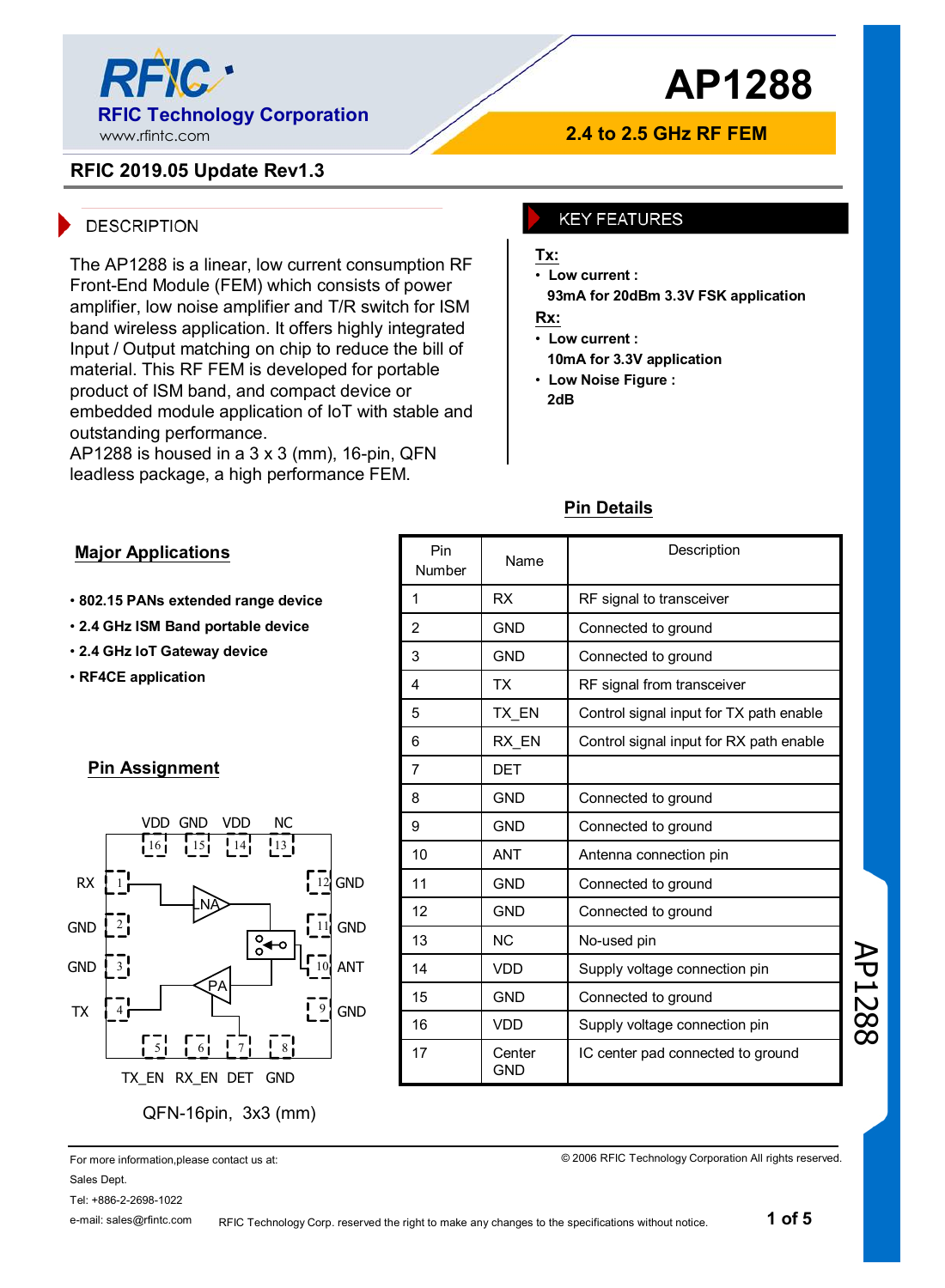

**2.4 to 2.5 GHz RF FEM**

## **RFIC 2019.05 Update Rev1.3**

## **Tx Electrical Characteristics for general ISM band application**

|  |  |  | VDD_C = VDD_TXTX_EN = 3.3V; RX_EN = 0V; CW signal; TA = $25^{\circ}$ C; unless otherwise noted. |
|--|--|--|-------------------------------------------------------------------------------------------------|
|  |  |  |                                                                                                 |

|                               | <b>Specification</b> |       |            |                 |                  |  |  |
|-------------------------------|----------------------|-------|------------|-----------------|------------------|--|--|
| <b>Parameter</b>              | <b>Min</b>           | Typ.  | <b>Max</b> | <b>Units</b>    | <b>Notes</b>     |  |  |
| Freq                          | 2.4                  |       | 2.5        | <b>GHz</b>      |                  |  |  |
| Input return loss             |                      | 15    |            | dB              |                  |  |  |
| Output return loss            |                      | 9     |            | dB              |                  |  |  |
| PAE                           |                      | 31.5  |            | %               |                  |  |  |
| P <sub>1</sub> d <sub>B</sub> |                      | 20    |            | dB <sub>m</sub> |                  |  |  |
| <b>Saturation Power</b>       |                      |       | 22         | dB <sub>m</sub> |                  |  |  |
| Small Signal Gain             |                      | 26    |            | dB              |                  |  |  |
| 2 <sup>nd</sup> Harmonics     |                      | $-23$ |            | dBm/MHz         | @ Pout = 20dBm   |  |  |
| 3 <sup>rd</sup> Harmonics     |                      | $-22$ |            | dBm/MHz         | @ Pout = 20dBm   |  |  |
| <b>Current Consumption</b>    |                      | 93    |            | mA              | $@$ Pout = 20dBm |  |  |

## **Rx Electrical Characteristics for general ISM band application**

VDD\_C = RX\_EN = 3.3V; TX\_EN = 0V; CW signal; TA =  $25^{\circ}$ C; unless otherwise noted.

|                     | <b>Specification</b> |      |            |              |              |  |  |
|---------------------|----------------------|------|------------|--------------|--------------|--|--|
| <b>Parameter</b>    | <b>Min</b>           | Typ. | <b>Max</b> | <b>Units</b> | <b>Notes</b> |  |  |
| Freq                | 2.4                  |      | 2.5        | GHz          |              |  |  |
| Small Signal Gain   |                      | 14.3 |            | dB           |              |  |  |
| Noise Figure        |                      | 2.0  |            | dB           |              |  |  |
| <b>Idle Current</b> |                      | 10   |            | mA           |              |  |  |
| Input Return Loss   |                      | 8    |            | dB           |              |  |  |
| Output Return Loss  |                      | 7    |            | dB           |              |  |  |
| P <sub>1</sub> dB   |                      | 7    |            | dBm          |              |  |  |





#### **Caution: ESD Sensitive**

**Appropriate precaution in handling, packaging And testing devices must be observed.**

For more information,please contact us at: Sales Dept. Tel: +886-2-2698-1022

© 2006 RFIC Technology Corporation All rights reserved.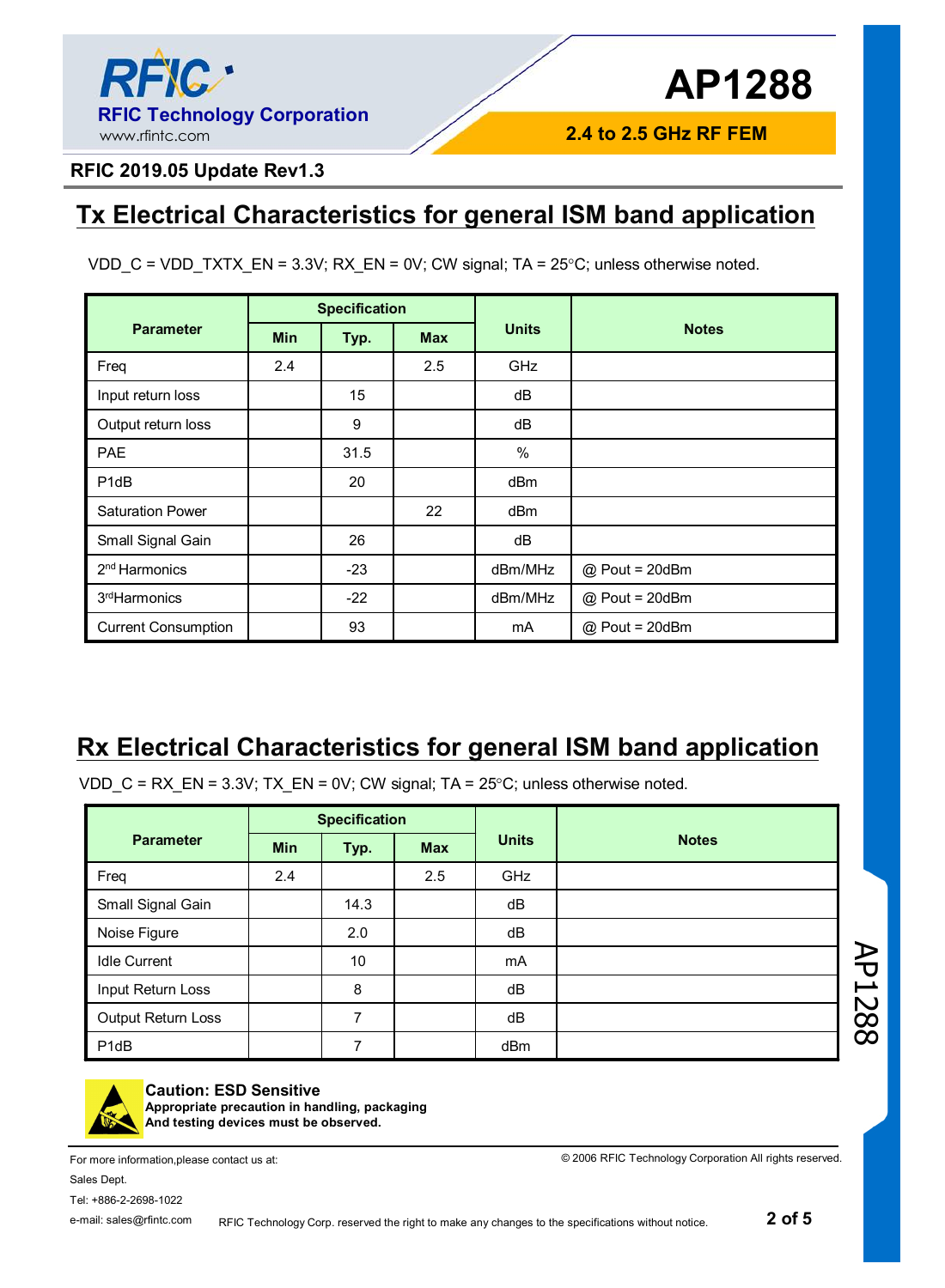

## **RFIC 2019.05 Update Rev1.3**

## **Absolute Maximum Ratings**

| <b>Parameter</b>                     | <b>Rating</b> | <b>Unit</b>     |
|--------------------------------------|---------------|-----------------|
| DC Power Supply For Drain            | $+4$          | v               |
| DC Supply Current For Drain          | 300           | mA              |
| <b>RF Input Power</b>                | $+5$          | d <sub>Bm</sub> |
| <b>Operating Ambient Temperature</b> | $-40 - 85$    | $^{\circ}$ C    |
| Storage Temperature                  | $-40 - 125$   | $^{\circ}$ C    |
| ESD (HBM, JESD22-A114, all pins)     | 300           | v               |
| Moisture Sensitivity                 | MSL3          |                 |

## **Logic Control Table**

**2.4 to 2.5 GHz RF FEM**

| <b>TX EN</b> | <b>RX EN</b> | <b>State</b>     |  |
|--------------|--------------|------------------|--|
|              |              | <b>TX Active</b> |  |
|              |              | <b>RX</b> Active |  |

Note:

 $"1" = +3V$  to  $+3.3V$ 

 $"0" = +0V$  to  $+0.2V$ 

## **ISM Band General Application Reference Circuit**



For more information,please contact us at: Sales Dept.

Tel: +886-2-2698-1022 e-mail: sales@rfintc.com © 2006 RFIC Technology Corporation All rights reserved.

AP1288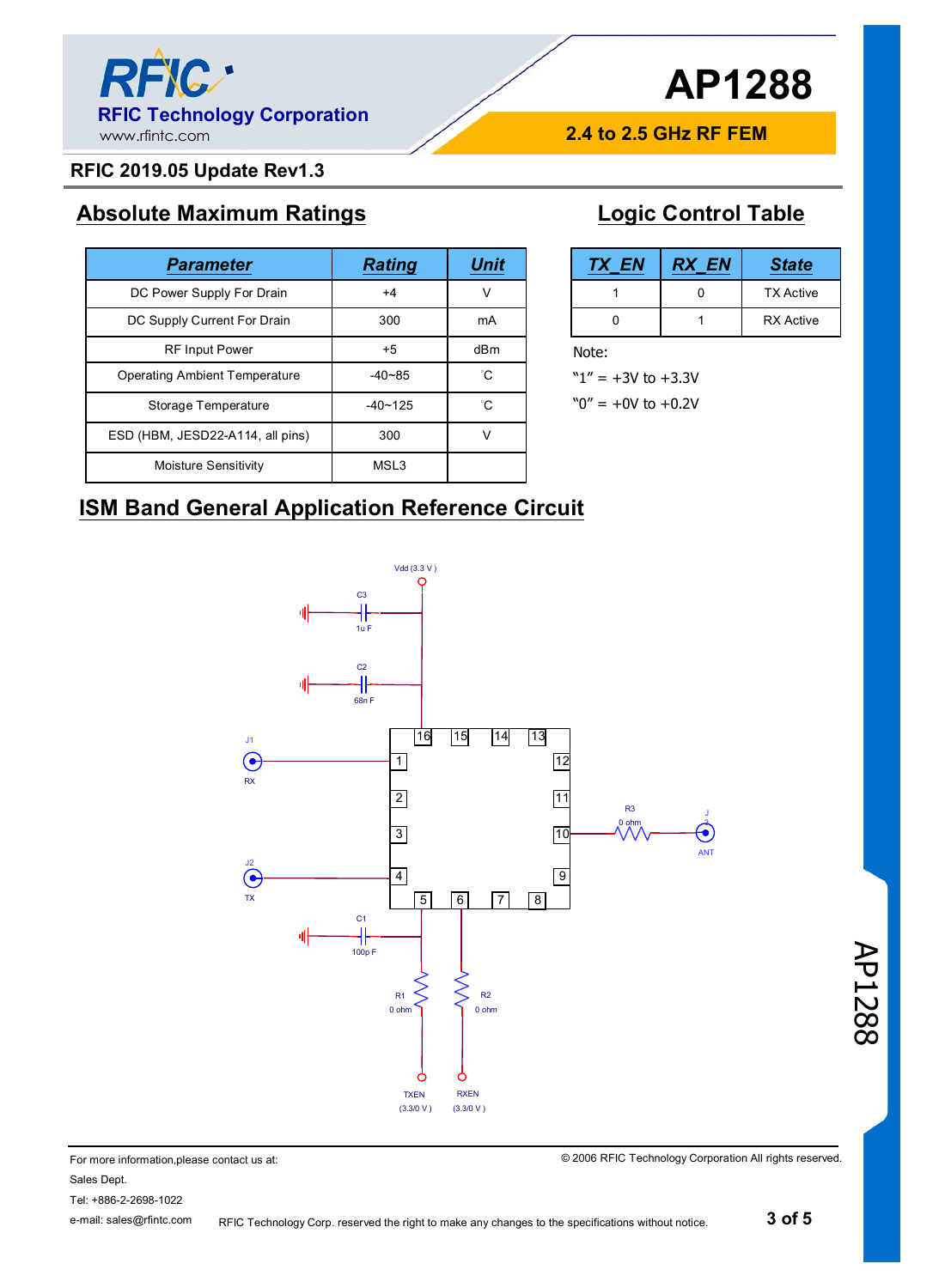

**2.4 to 2.5 GHz RF FEM**

**Thermal PAD Via Design**

**RFIC 2019.05 Update Rev1.3**

## **Suggested PCB Layout**

## **I/O Pin, Central PAD Layout**





| PCB Footprint Dimension (mm) |  |      |  |  |     |     |     |  |
|------------------------------|--|------|--|--|-----|-----|-----|--|
| Gx<br>Gv<br>Zx               |  |      |  |  |     |     |     |  |
|                              |  | 0.85 |  |  | 2.1 | 2.1 | 3.8 |  |

AP1288

For more information,please contact us at: Sales Dept. Tel: +886-2-2698-1022 e-mail: sales@rfintc.com

© 2006 RFIC Technology Corporation All rights reserved.